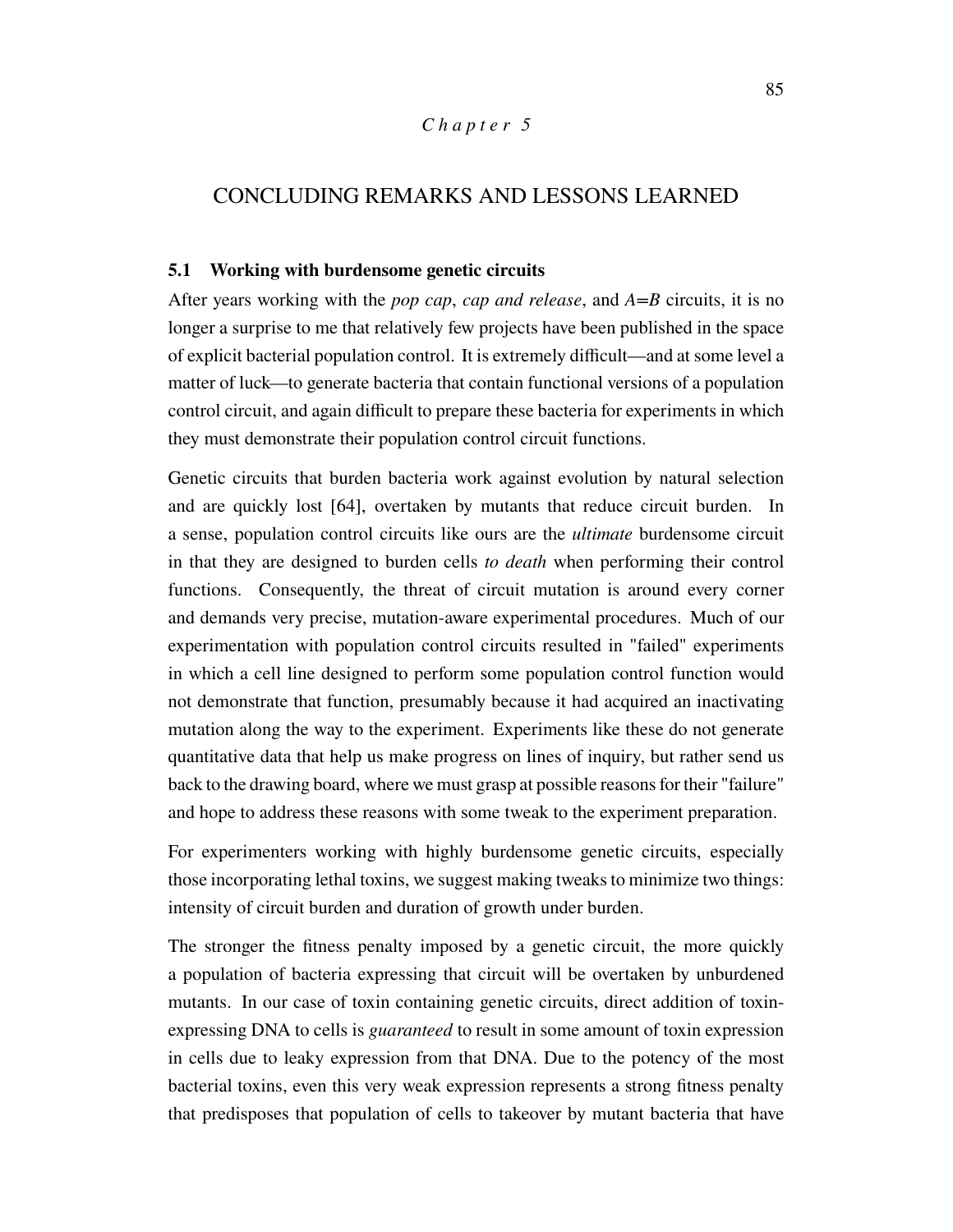inactivated the toxin. If possible, minimize the intensity of that fitness penalty by expressing an antitoxin in the cells *before* toxin-expressing DNA is ever introduced.

In preparing our cell lines for experimentation, we changed the conventional practice of two plasmid co-transformation into two plasmid transformation by *sequential* single plasmid transformation. In most cases, concurrent co-transformation of toxin and antitoxin containing plasmids would not generate functional cell lines; somehow all resultant colonies from this transformation were without the desired functions. Instead, first transforming antitoxin expressing plasmid, then transforming toxin expressing plasmid into that singly transformed cell line would yield the desired results. We hypothesize that the antitoxin-expressing DNA, arriving first, produces enough antitoxin to sequester any toxin basally expressed off the plasmid that arrives second, minimizing the burden of that toxin.

The second quantity to minimize is the duration of time a cell line is allowed to grow containing a burdensome genetic circuit. Even cell lines prepared carefully by transforming antotoxin and toxin-containing plasmids in the right order are subject to loss of function. The standard practice in preparing bacterial cells for experimentation is an overnight outgrowth to high density followed by dilution to low density for experimentation. We find that this overnight growth step gives our cell lines entirely too much time to acquire inactivating mutations; cell lines grown overnight *usually* do not demonstrate the desired circuit functions. We specify "*usually*" because the acquisition of mutations is not a deterministic process; some overnight cultures may acquire mutations early during outgrowth and lose function, some may not. We would expect the distribution of functional vs nonfunctional overnight cultures to follow that outlines in Luria and Delbrück's famous experiment [105].

Thus, in our preparations for experimentation, we minimize outgrowth duration. Instead of overnight outgrowth to densities around OD600 2-3, we only briefly outgrow cells from fresh transformations for a few hours to around OD600 0.3. The combination of correct transformation order and minimal outgrowth helped us reliably set up experiments that demonstrated *some* circuit behavior, though the reproducibility of each dataset remains to be seen.

Minimizing these two quantities, burden intensity and duration of growth under burden, precludes normal storage conventions for bacterial cell strains. Generating glycerol stocks of genetic circuit containing bacteria requires too much growth under circuit burden to ensure the stocked cell line will be functional. Instead, store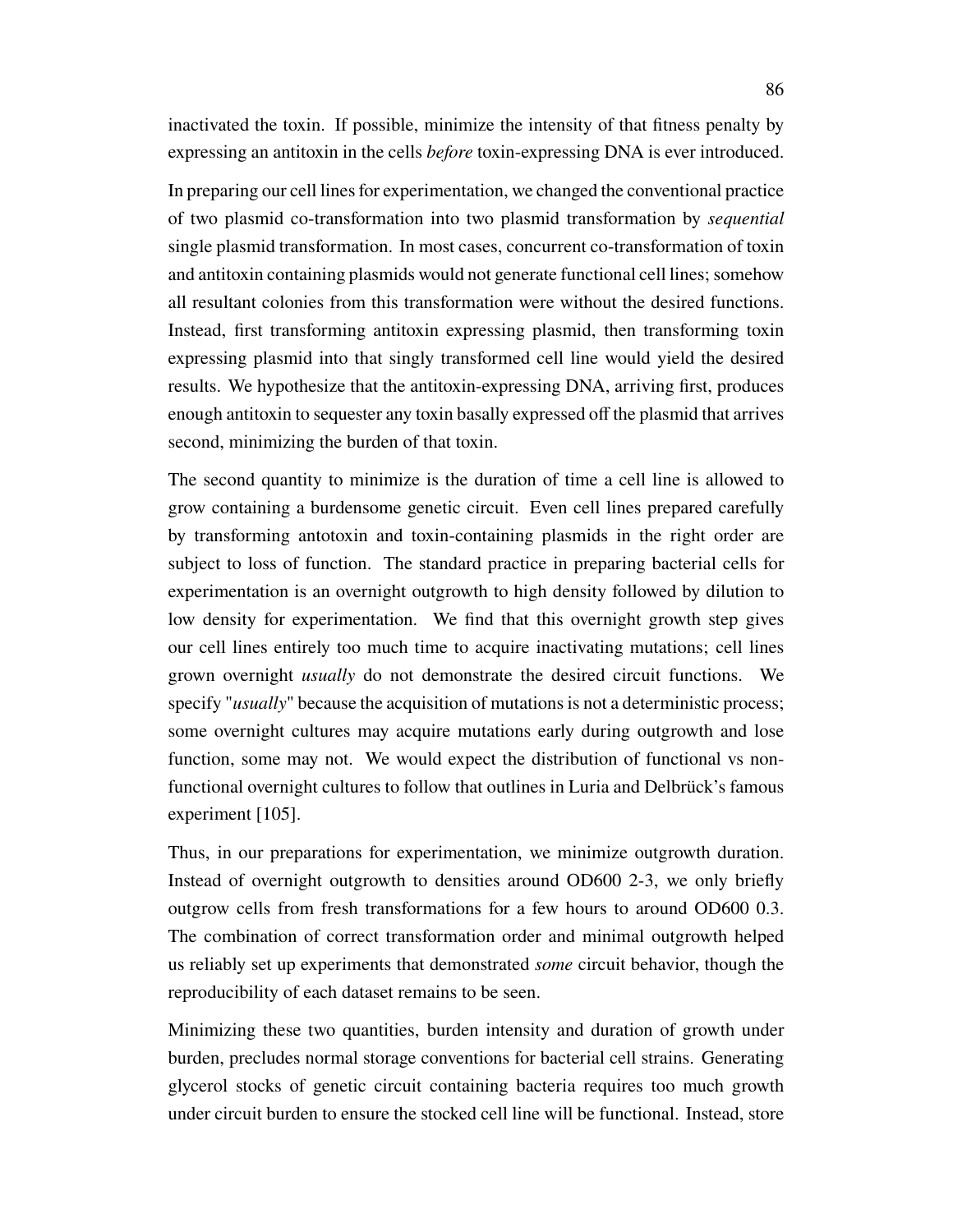plasmids and freshly transform cell lines before each experiment.

## **5.2 Choosing appropriate measurements**

Determining characteristics of bacterial cocultures can be done using a number of different measurement methods. In our work, we used optical measurements made by an incubator/plate reader, flow cytometry measurements and viable cell counting to measure our two coculture quantities of interes: total population size and coculture composition.

Optical measurements can be taken with the highest time resolution thanks to laboratory robots like incubator/plate readers that can culture cells and take optical measurements at the same time. This time resolution is incredibly valuable when working with systems that are expected to show characteristic dynamics. However, optical measurements sacrifice accuracy for time resolution. In our experiments, we found that optical density measurements severely misrepresent the total size of a population that is undergoing active cell death due to toxin expression. Additionally, determining the composition of a coculture of cells, even if they are distinctly labeled with fluorescent makers, is also inaccurate.

In theory, the most accurate way to measure the composition of a coculture is to perform flow cytometry. Flow cytometry is a technique designed to resolve different populations of label-expressing cells and as such, should be the perfect tool for determining coculture composition. It turns out this is generally true. We were able to make confident measurements of coculture composition using flow cytometry, but the trade off of accuracy vs time resolution is again true with this technique. Measuring cocultures with flow cytometry requires periodic sampling of the coculture and lengthly preparation for the cytometry process. This greatly limits the realistic time resolution possible with this technique. Additionally, flow cytometers are operating at the limit of their particle size resolution when measuring bacteria, meaning dust, debris and noise are often easily confused for a bacterium during cytometry. This makes estimates of total population size very innacurate.

The gold standard technique for determining total population size is CFU counting: estimating viable cell density by counting colonies of bacteria on agar plates. This technique again requires sampling and preparation, limiting time resolution, but this time the trade of time resolution for measurement accuracy may be worth it. Combining CFU counting with fluorescent imaging allows the measurement of labeled subpopulation densities and thus, the composition of a coculture. The high